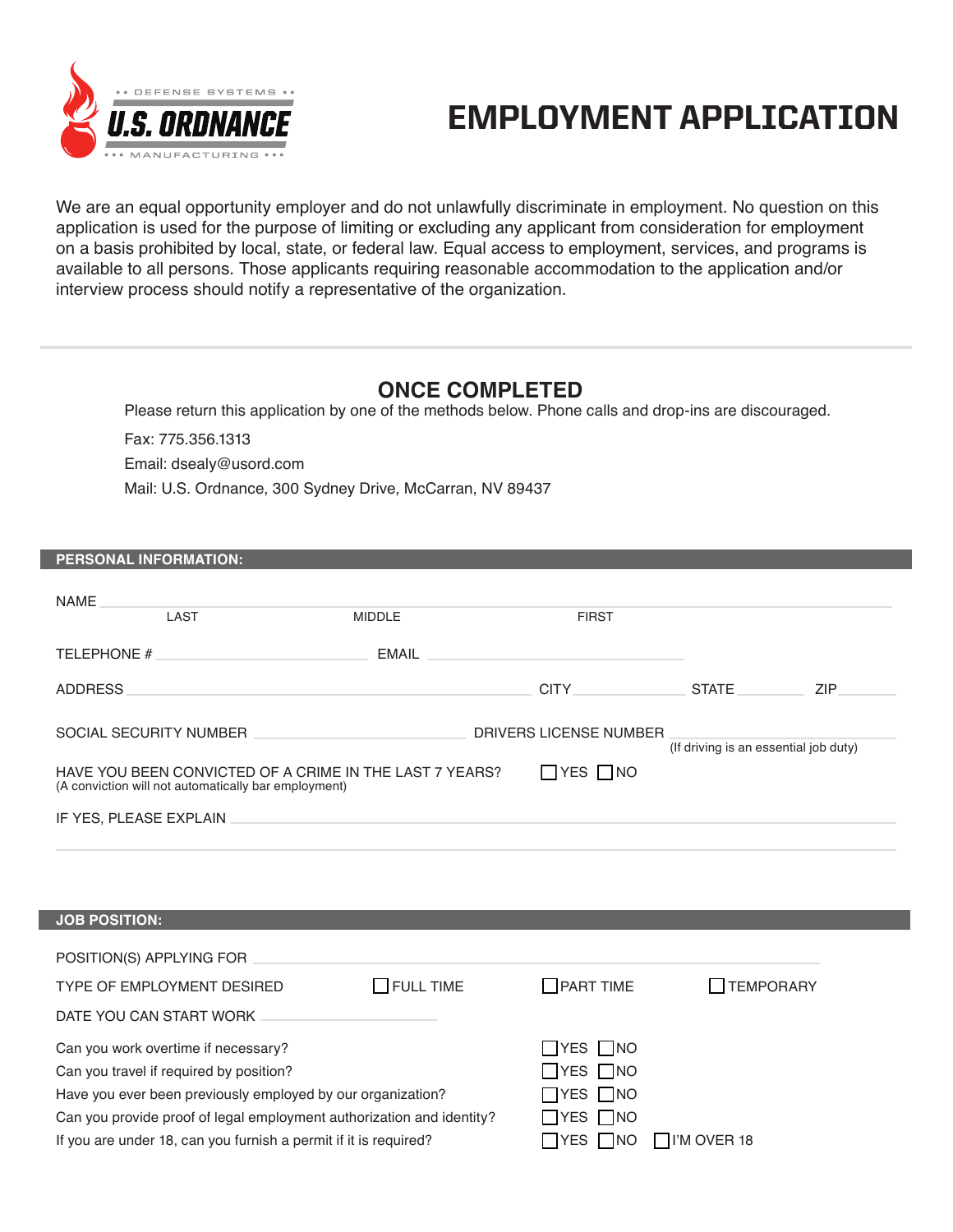## **EMPLOYMENT HISTORY:**

Please provide all employment information for your past four employers. Most recent first.

| <b>EMPLOYER</b>                                                                                                                                                                                                                      |                                                                                  |  |
|--------------------------------------------------------------------------------------------------------------------------------------------------------------------------------------------------------------------------------------|----------------------------------------------------------------------------------|--|
|                                                                                                                                                                                                                                      |                                                                                  |  |
| TELEPHONE #                                                                                                                                                                                                                          |                                                                                  |  |
| IMMEDIATE SUPERVISOR AND TITLE <b>AND ACCEPT AND ACCEPT AND ACCEPT ACCEPT</b>                                                                                                                                                        |                                                                                  |  |
|                                                                                                                                                                                                                                      |                                                                                  |  |
| JOB SUMMARY LATER AND RESERVED FOR A SERVED ON A SERVED ON A SERVED ON A SERVED ON A SERVED ON A SERVED ON A S                                                                                                                       |                                                                                  |  |
|                                                                                                                                                                                                                                      | ,我们也不能会在这里,我们的人们就会在这里,我们也不会在这里,我们也不会在这里,我们也不会在这里,我们也不会在这里,我们也不会在这里,我们也不会在这里,我们也不 |  |
| EMPLOYER <b>EMPLOYER</b>                                                                                                                                                                                                             |                                                                                  |  |
|                                                                                                                                                                                                                                      |                                                                                  |  |
| TELEPHONE #                                                                                                                                                                                                                          |                                                                                  |  |
| IMMEDIATE SUPERVISOR AND TITLE AND ARREST AND ARREST AND ARREST AND ARREST AND ARREST AND ARREST AND ARREST AND                                                                                                                      |                                                                                  |  |
|                                                                                                                                                                                                                                      |                                                                                  |  |
| JOB SUMMARY NAMES AND RESERVE TO A REPORT OF THE SERVE TO A REPORT OF THE SERVE TO A REPORT OF THE SERVE TO A STRUCK A STRUCK OF THE SERVE TO A STRUCK OF THE STRUCK OF THE STRUCK OF THE STRUCK OF THE STRUCK OF THE STRUCK O       |                                                                                  |  |
| REASON FOR LEAVING THE RESIDENCE OF THE REASON FOR LEAVING.                                                                                                                                                                          |                                                                                  |  |
| EMPLOYER EXPLOYER                                                                                                                                                                                                                    |                                                                                  |  |
|                                                                                                                                                                                                                                      |                                                                                  |  |
| TELEPHONE $#$                                                                                                                                                                                                                        |                                                                                  |  |
| IMMEDIATE SUPERVISOR AND TITLE <b>AND ACCOUNT ASSESSED AT A REPORT OF A REAL PROPERTY OF A REAL PROPERTY OF A REAL PROPERTY</b>                                                                                                      |                                                                                  |  |
|                                                                                                                                                                                                                                      |                                                                                  |  |
| JOB SUMMARY <b>AND A SERVERSE SERVERS</b>                                                                                                                                                                                            |                                                                                  |  |
| REASON FOR LEAVING THE RESIDENCE OF THE REASON FOR LEAVING.                                                                                                                                                                          |                                                                                  |  |
| EMPLOYER AND RESIDENCE IN THE RESIDENCE OF A STRUCK CONTROL CONTROL CONTROL CONTROL CONTROL CONTROL CONTROL CONTROL CONTROL CONTROL CONTROL CONTROL CONTROL CONTROL CONTROL CONTROL CONTROL CONTROL CONTROL CONTROL CONTROL CO       |                                                                                  |  |
|                                                                                                                                                                                                                                      |                                                                                  |  |
| TELEPHONE $#$                                                                                                                                                                                                                        |                                                                                  |  |
| IMMEDIATE SUPERVISOR AND TITLE AND TRIANGED AND TRIANGED AT A SERIES AND TRIANGED AT A STRING OF STRING AND T                                                                                                                        |                                                                                  |  |
|                                                                                                                                                                                                                                      |                                                                                  |  |
|                                                                                                                                                                                                                                      |                                                                                  |  |
| REASON FOR LEAVING <b>And All Andrew Contract Contract Contract Contract Contract Contract Contract Contract Contract Contract Contract Contract Contract Contract Contract Contract Contract Contract Contract Contract Contrac</b> |                                                                                  |  |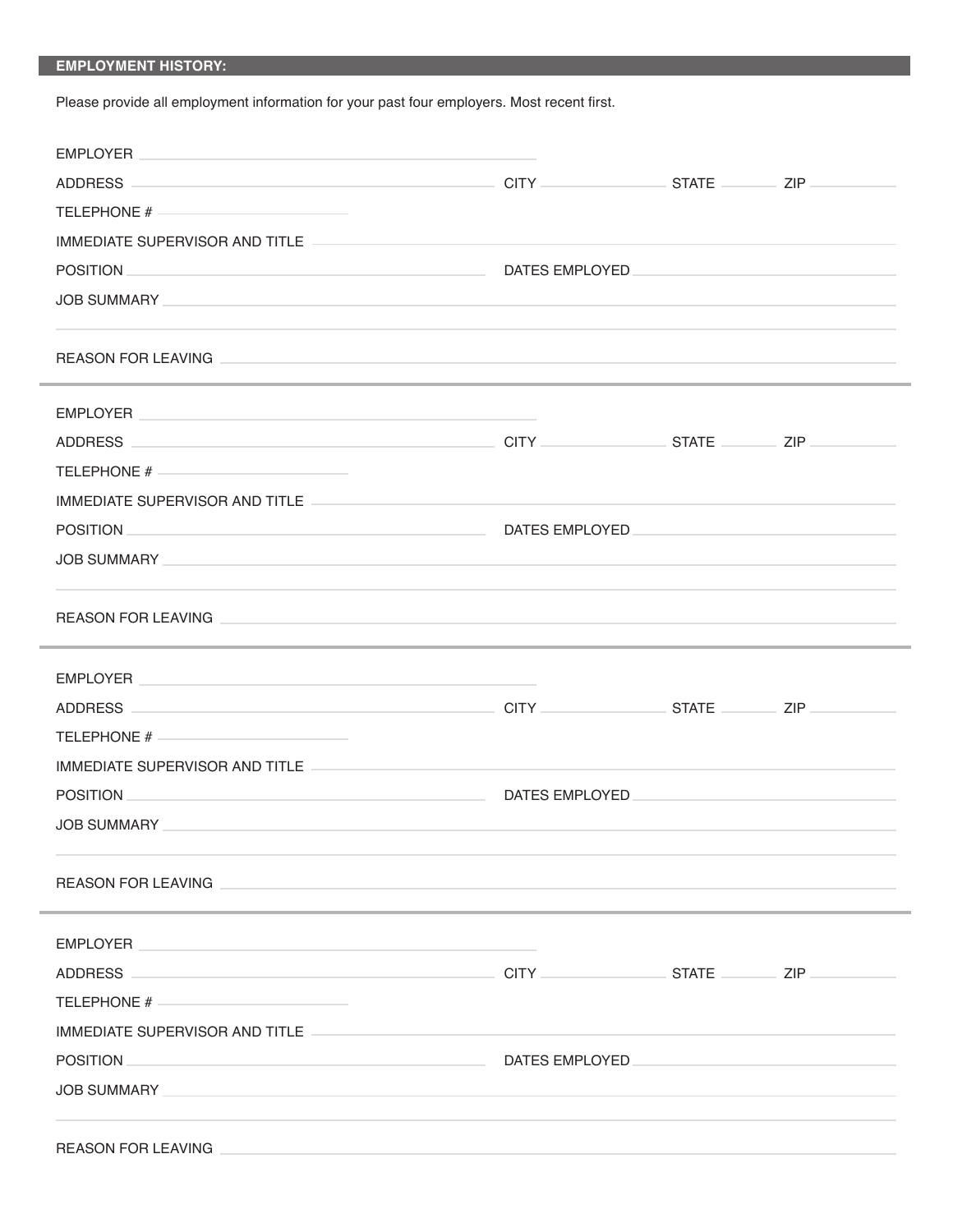## **OTHER SKILLS AND QUALIFICATIONS:**

Summarize any job-related training, skills, licenses, certificate, and/or other qualifications.

## **EDUCATIONAL HISTORY:**

| <b>HIGH SCHOOL</b>                                                                                      | LOCATION                                                                                                     |
|---------------------------------------------------------------------------------------------------------|--------------------------------------------------------------------------------------------------------------|
| YEARS ATTENDED<br>and the control of the control of the control of the control of the control of        | DEGREE OR CERTIFICATE EARNED                                                                                 |
|                                                                                                         |                                                                                                              |
| COLLEGE                                                                                                 | <b>LOCATION</b>                                                                                              |
| YEARS ATTENDED                                                                                          | DEGREE OR CERTIFICATE EARNED                                                                                 |
|                                                                                                         |                                                                                                              |
| <b>TECHNICAL TRAINING</b><br>the control of the control of the control of the control of the control of | <b>LOCATION</b>                                                                                              |
| the control of the control of the control of the control of the control of<br>YEARS ATTENDED            | DEGREE OR CERTIFICATE EARNED                                                                                 |
|                                                                                                         |                                                                                                              |
| OTHER                                                                                                   | <b>LOCATION</b><br>the control of the control of the control of the control of the control of the control of |
| YEARS ATTENDED                                                                                          | DEGREE OR CERTIFICATE EARNED                                                                                 |

### **REFERENCES:**

| Provide 3 references. Do not include relatives or employers. |  |  |
|--------------------------------------------------------------|--|--|
|--------------------------------------------------------------|--|--|

| <b>NAME</b><br>the control of the control of the control of the control of the control of the control of the control of the control of the control of the control of the control of the control of the control of the control of the control | TELEPHONE # |
|----------------------------------------------------------------------------------------------------------------------------------------------------------------------------------------------------------------------------------------------|-------------|
| <b>YEARS KNOWN</b><br>the control of the control of the control of the control of the control of                                                                                                                                             |             |
| <b>NAME</b><br>the control of the control of the control of the control of the control of the control of<br><b>YEARS KNOWN</b><br>the control of the control of the control of the control of the control of                                 | TELEPHONE # |
| <b>NAME</b><br>the control of the control of the control of the control of the control of the control of<br><b>YEARS KNOWN</b>                                                                                                               | TELEPHONE # |